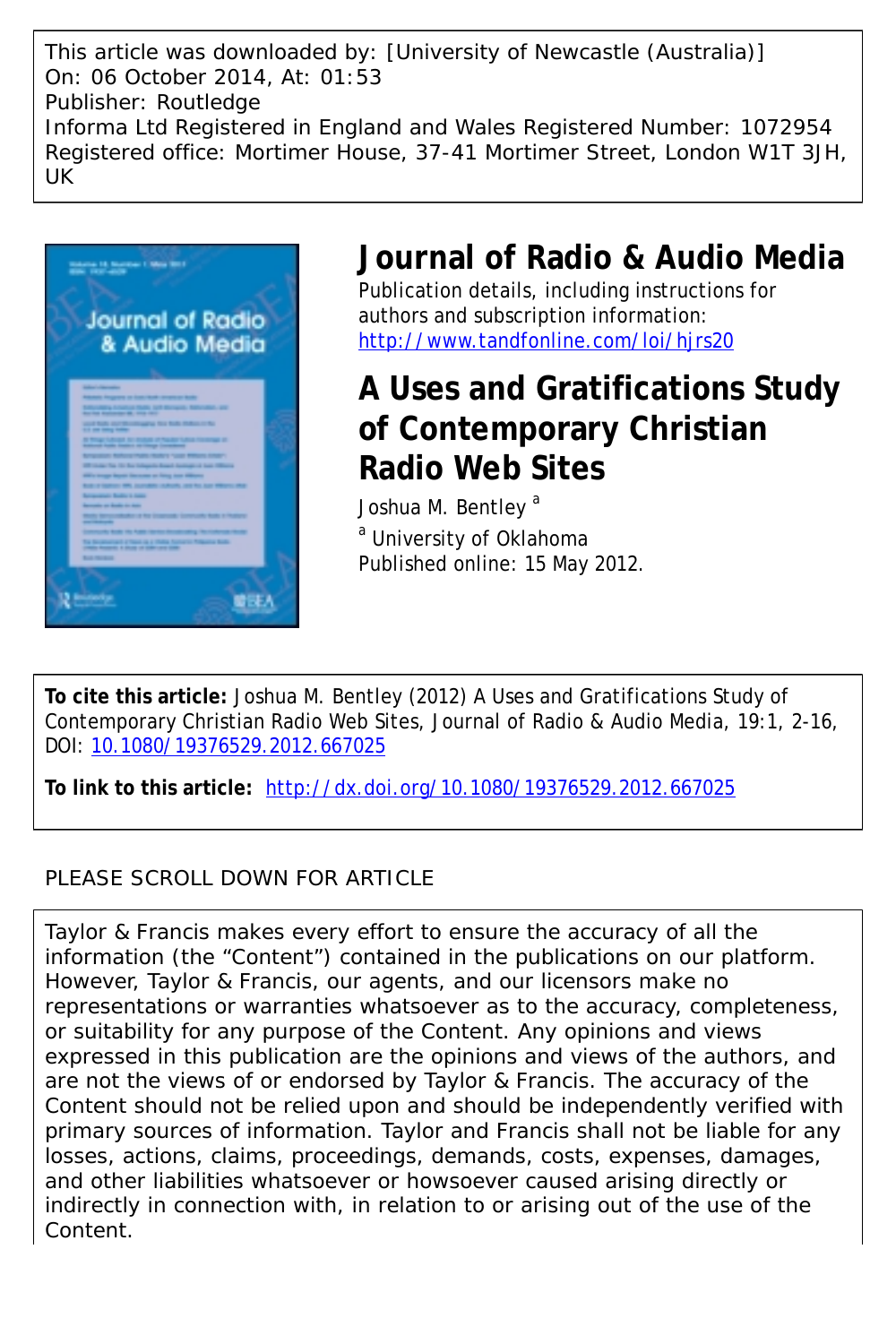This article may be used for research, teaching, and private study purposes. Any substantial or systematic reproduction, redistribution, reselling, loan, sub-licensing, systematic supply, or distribution in any form to anyone is expressly forbidden. Terms & Conditions of access and use can be found at <http://www.tandfonline.com/page/terms-and-conditions>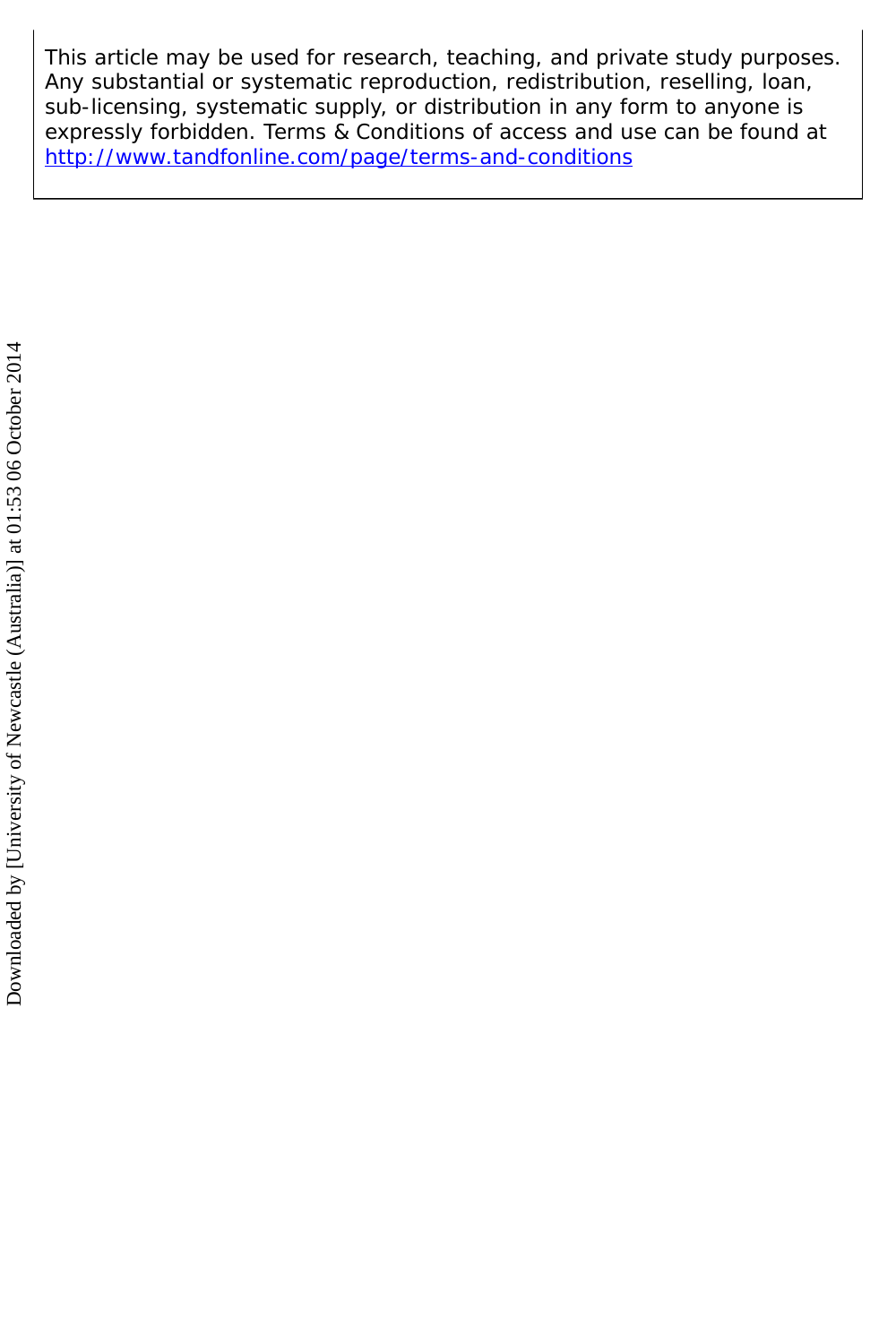



# A Uses and Gratifications Study of Contemporary Christian Radio Web Sites

# Joshua M. Bentley

Following the uses and gratifications approach, this study explores why people visit and use Web sites for Contemporary Christian Music (CCM) radio stations. An online survey of 320 visitors to 9 CCM radio Web sites found that listening online is the most commonly used feature of these Web sites followed by features related to finding information. A factor analysis identified two underlying gratification dimensions: lifestyle management and information seeking. Simple regression analysis found that different gratifications sought are related to using different features on these Web sites.

# Introduction

Radio station Web sites serve a variety of purposes. Stations can use Web sites to sell online advertising, provide additional content to the audience, or promote their brand (Potter, 2002). Noncommercial stations can also use Web sites to solicit donations from listeners (Greer & Phipps, 2002; Moody, 2002). However, it is not enough to consider stations' goals for their Web sites. The needs and goals of the users must be considered, as well. Understanding why audience members choose to visit radio station Web sites enables stations to design better sites and thus, allocate their resources more efficiently.

This study focuses on a particular radio genre—Contemporary Christian Music and employs a uses and gratifications approach to explore how and why people use Web sites affiliated with this type of station. Previous research has looked at uses and gratifications for other types of radio station Web sites, including classic rock (Murphy, 1998), college radio (McClung, 1999), and public radio (Moody, 2002; Moody, Greer, & Linn, 2003). However, research suggests that religious Web sites offer their own unique uses and gratifications (Laney, 1998). Because CCM radio Web sites are religious, they deserve to be studied separately from other radio Web sites. No previously published articles have been found that directly address the uses and gratifications of CCM radio Web sites, so this article seeks to fill that gap in the literature.

Joshua M. Bentley (M.S., Oklahoma State University, 2010) is a doctoral fellow in the Gaylord College of Journalism and Mass Communication at the University of Oklahoma.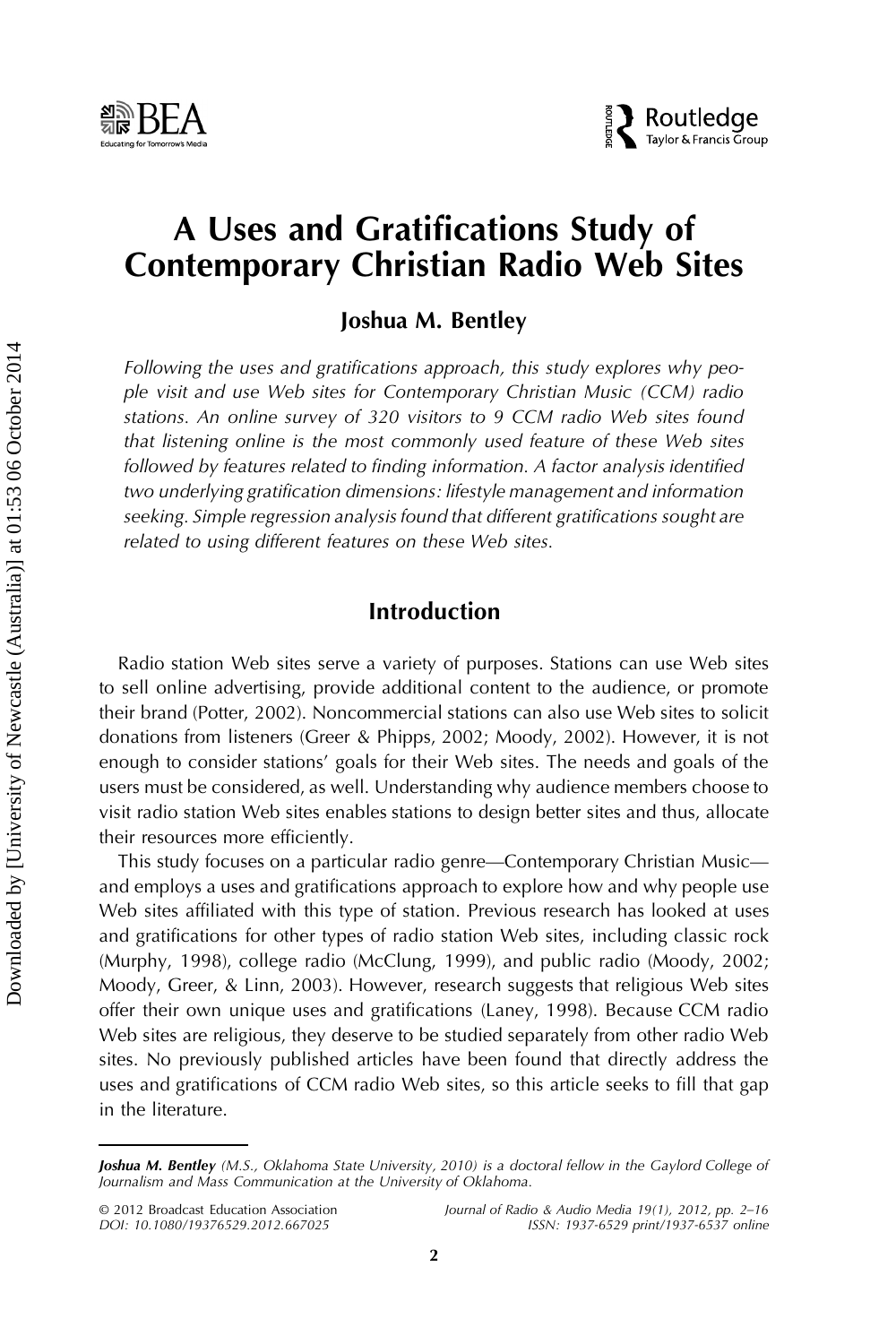## Contemporary Christian Music Radio

Contemporary Christian Music (CCM) is a style of music that arose out of the Jesus Movement in the 1970s (Lochte, 2007; Woods, 1999). Musically, it has become very similar to mainstream adult contemporary or pop music, but it is distinguished by its religious lyrics (Creasman, 1996). CCM radio has become an important player in the mainstream radio market (Kelly, 2003). According to Donovan (2009), the number of CCM radio stations more than doubled from 1998 to 2008, making CCM radio the fourth most common radio format in the United States and the second most common music format behind Country. The ratings service Arbitron reported that the CCM format reached more than 16 million listeners a week in 2009 and tied for 12th out of 55 formats in nationwide market share (Radio Today, 2010).

According to Arbitron, 63% of CCM radio listeners are women and 64% of listeners are between 25–54 years old (Radio Today, 2010, p. 59). Nearly one third of this audience has an annual household income of \$75,000 or more (p. 61). Arbitron also states that CCM listeners are ''among radio's most well-educated listeners,'' with 72% of CCM listeners having attended or graduated from college (p. 61).

CCM radio is unique because a large number of CCM stations are noncommercial (Lochte, 2007). An industry Web site, insideradio.com, reported that 82.8% of CCM stations in the US were noncommercial (''Inside Radio Format Counts,'' 2010). Instead of relying on advertising revenue, noncommercial stations are funded through donations from individuals and businesses (Federal Communication Commission, 2008). Nevertheless, noncommercial stations still compete with other media for listeners. In fact, because noncommercial stations usually rely on donations from audience members to fund a large portion of their annual budget, these stations need to attract and maintain as many loyal listeners as possible.

## Importance of Radio Station Web Sites

The Internet can be an important tool in a radio station's effort to build its audience. One key element of a radio station Web site is the ability to stream audio online and, thus, to reach additional listeners. According to Arbitron, 54.4% of FM stations and 38.7% of AM stations stream their broadcasts online (Radio Today, 2010). In 2009, Arbitron reported that 558 Contemporary Christian FM stations were steaming over the Internet—more than any other format in the United States—and that CCM listeners were approximately 30% more likely to listen online than the general public (Radio Today, 2009). Although Country music stations have since surpassed CCM stations in online streaming (Radio Today, 2010), it is still evident that CCM stations use Internet streaming as one tactic to maintain and build listenership.

In addition to broadcasting online, most stations use Web sites to provide information about their programming, contests, and upcoming events (Potter, 2002). Stations may collect email addresses from visitors to their Web sites and contact those people with promotional information or to conduct audience research. As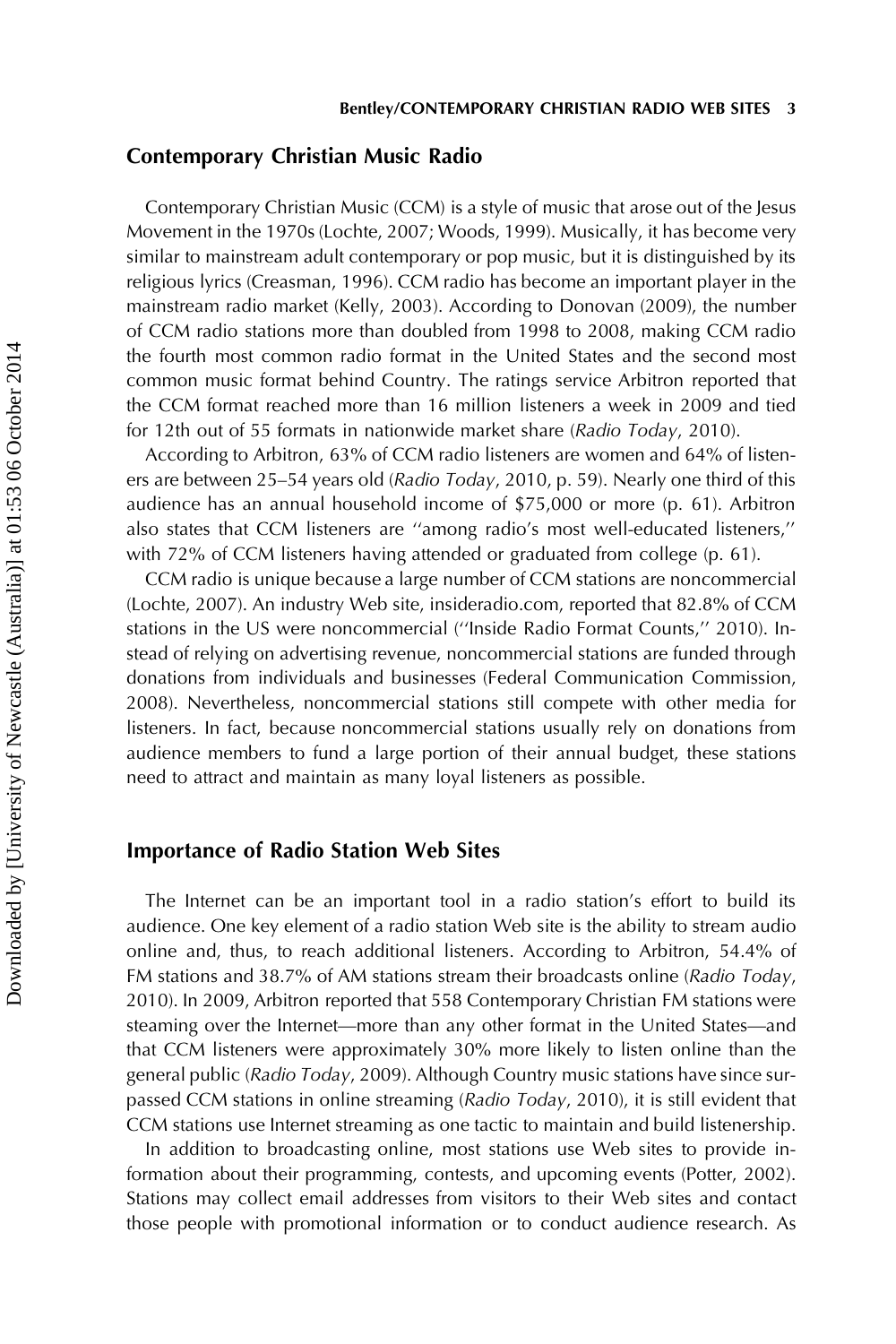mentioned previously, some noncommercial radio stations use their Web sites to solicit donations, as well (Greer & Phipps, 2003; Moody, 2002; Moody et al., 2003).

There are many ways Web sites can potentially benefit radio stations. However, if audience members do not visit these sites, the benefits will not be realized. For instance, Potter (2002) found that many radio station Web sites did not provide the content that users most desired. Clearly, it is important to consider CCM radio Web sites from the listener or user perspective. The uses and gratifications tradition in mass communication research is an appropriate way to do that.

# Literature Review

This literature review provides a brief summary of the uses and gratifications approach, followed by discussions of how this approach has been applied to CCM radio and to radio station Web sites.

## The Uses and Gratifications Approach

The uses and gratifications perspective studies media according to the functions they perform (Rubin, 2009). Simply put, uses and gratifications scholars are interested in how and why people use media. Early examples of this type of research include Herzog's (1954) study of the reasons people listened to daytime radio serials, and Berelson's (1954) investigation into what people missed about the newspaper during a newspaper strike. However, Katz (1959) is commonly regarded as the father of uses and gratifications research because of his editorial calling for social scientists to focus on what people ''do with the media'' instead of what ''media do to people'' (p. 2). According to Katz, Blumler, and Gurevitch (1974), the uses and gratifications approach assumes that audience members are active in media use and select the media they believe will gratify their needs. Because there are multiple sources of gratification, media must compete for people's attention. Furthermore, this approach assumes that people are sufficiently self-aware to be able to explain their motivations in surveys or interviews.

Since the 1960s, various typologies of uses and gratifications have emerged (Severin & Tankard, 2001). Weiss (1971) held that media functions were either ''fantasy-escapist or informational-educational in significance'' (p. 312). McQuail, Blumler, and Brown (1972/2000) offered four types of what they called ''mediaperson interactions'' (p. 447). These included diversion, personal relationships, personal identity, and surveillance. People have been found to use television for many functions, such as learning, passing time, arousal, escape, companionship, and relaxation (Rubin, 2009). Radio also offers information, companionship, mood enhancement, and relaxation (Mendelsohn, 1964). Research into the uses and gratifications of the Internet has consistently found motivating factors such as information, convenience, communication, entertainment, and interactivity (Charney, 1996; Eighmey, 1997; King, 1998; Korgaonkar & Wolin, 1999; Lin, 1999).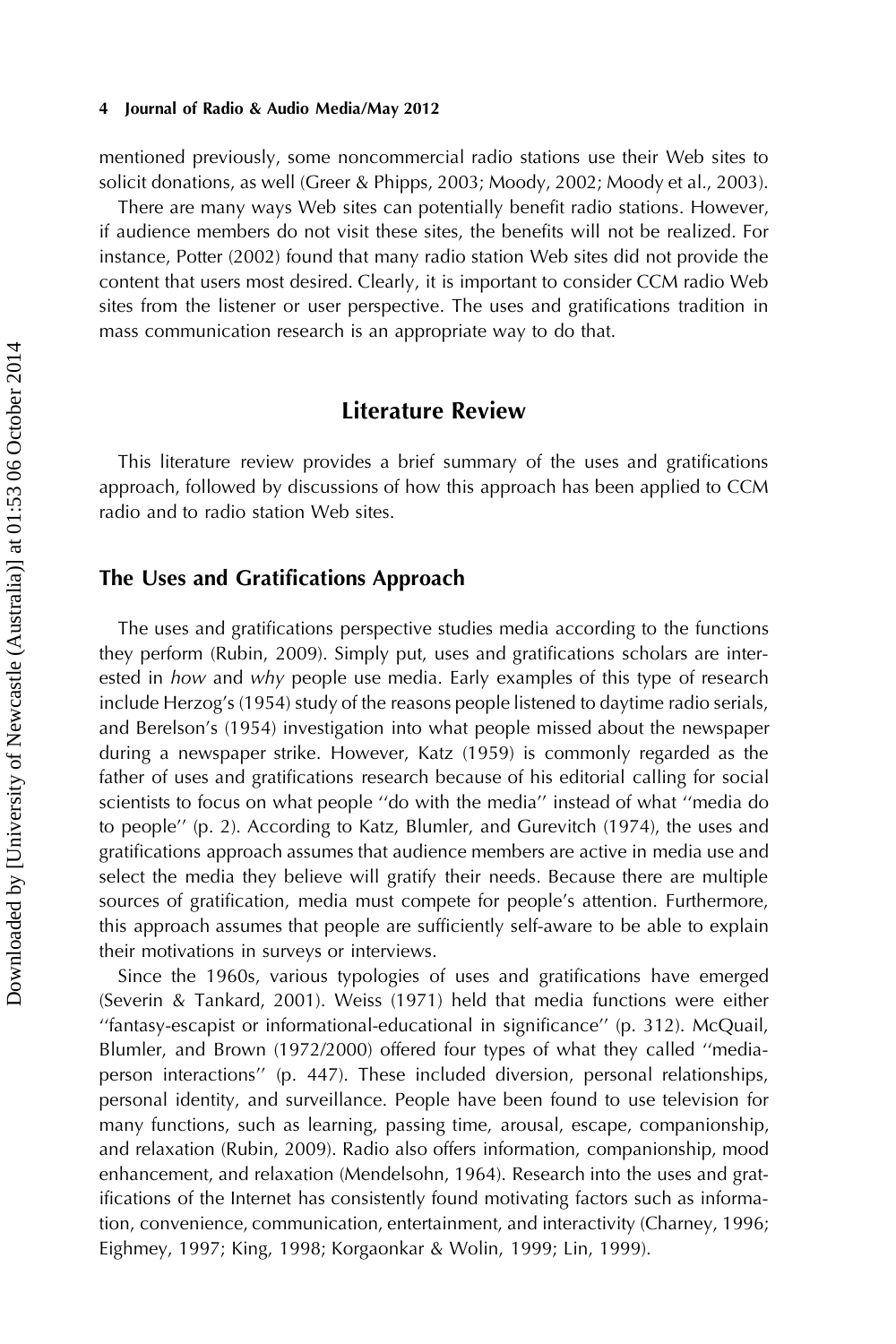#### Bentley/CONTEMPORARY CHRISTIAN RADIO WEB SITES 5

Uses and gratifications research is often criticized for failing to clarify its key concepts (Rubin, 2009). Some authors have lumped together uses and gratifications, while others have treated them as distinct concepts without providing clear definitions. For the purposes of this study, the term uses will refer to what people do when they visit a Web site (e.g., what features they use), and gratifications will refer to the benefits people derive from those uses (e.g., how they feel when they use a Web site).

CCM radio Web sites combine certain functions of radio, Christian music, and the Internet. Therefore, past research on CCM and CCM radio, as well as radio station Web sites, will be considered next.

# Uses and Gratifications of CCM

Uses and gratifications studies of CCM radio listening have found that listeners use this format for entertainment, to reinforce spiritual beliefs, and to avoid secular radio (Creasman, 1996). Using factor analysis, Woods (1999) identified three underlying gratifications that influenced CCM radio listening. The first factor, paracommunity, suggested that some listeners ''vicariously celebrate shared beliefs in para-community with other believers'' (p. 238). This factor included survey items related to spiritual guidance, fellowship, and witnessing. In other words, listeners were using CCM radio for activities more often associated with church. Wood's second factor, content reaction, indicated that listeners were seeking something that was not ''secular'' but would be ''consistent with their core values as Christians'' (p. 238). The third factor, lifestyle management, was related to how CCM radio helped listeners ''manage their emotional, physical, and spiritual lives'' (p. 239).

In a focus group study of college students, Hooper (2004) found that CCM listeners used the music ''to further develop their spirituality, to worship God, to alter their moods, and to share their Christian faith with others'' (p. 7). She also received several responses related to the content reaction factor in the Woods (1999) study. Many of the students wanted to avoid non-Christian music, or felt that ''they should not listen to secular music'' (Hooper, 2004, p. 8).

It seems likely that uses and gratifications associated with CCM radio may be related to CCM radio Web sites, as well. However, radio and the Internet are very different media, so it is also worth considering uses and gratifications that motivate people to visit radio station Web sites.

# Uses and Gratifications of Radio Web Sites

Several studies have explored the uses and gratifications of radio station Web sites. Murphy (1998) surveyed users of classic rock radio Web sites and, using factor analysis, found seven underlying motivations: feels good to know the radio station; aesthetics; downloading; interaction; information; relaxation; and entertainment.

McClung (1999) conducted a similar study of college radio station Web sites. His factor analysis of 32 gratification items produced six dimensions to why people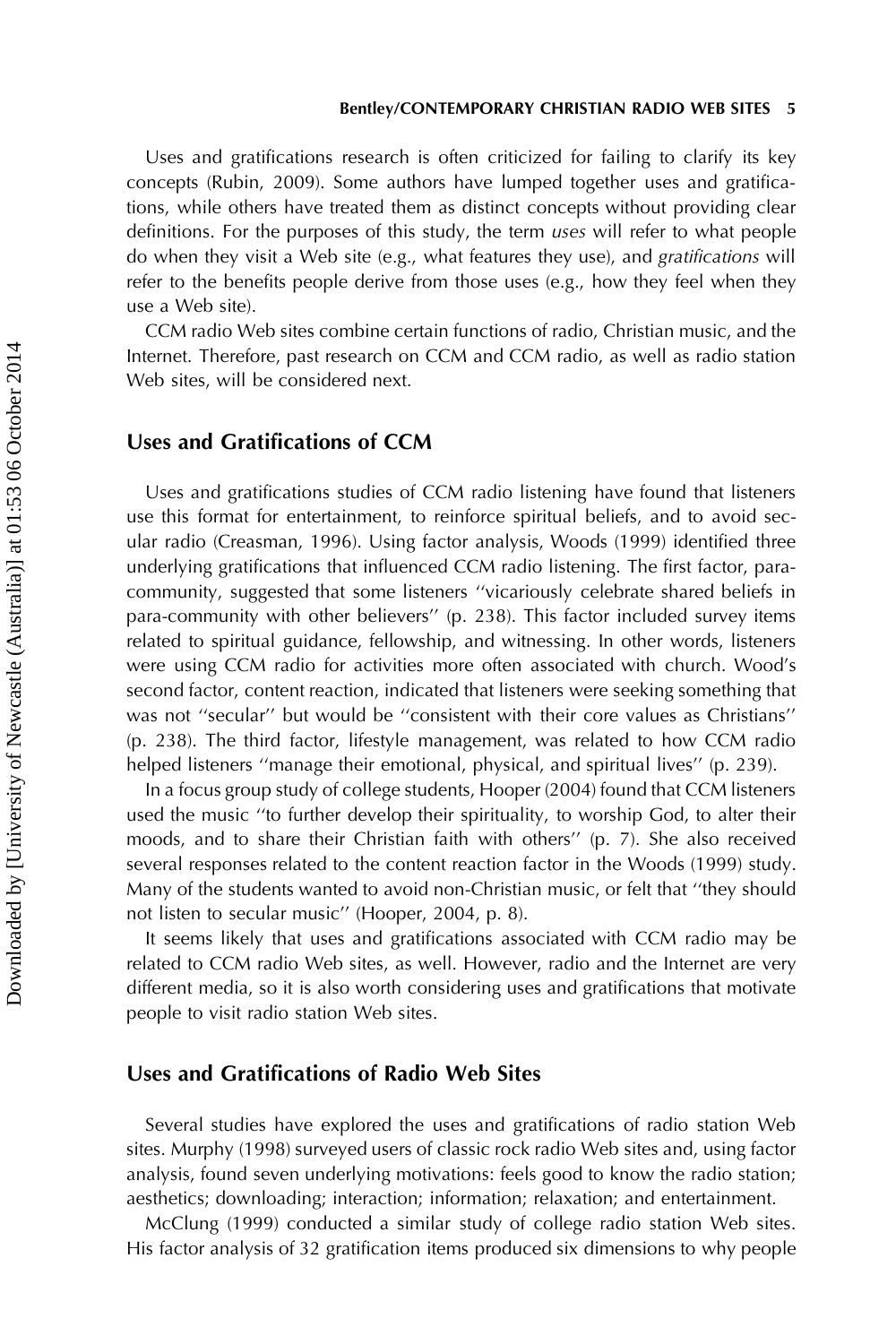visited these sites: interaction with station; social integration; interaction with the page; entertainment; escape; and companionship. McClung also asked respondents which interactive Web features were important to them. An overwhelming majority of respondents (82.6%) said audio streaming was important. When asked to choose from a list of five reasons for visiting the site, 43.5% of respondents said they came to check the music, while 24.5% came to get information and 16.5% came to be entertained.

Moody (2002; see also Moody et al., 2003) examined uses and gratifications of public radio Web sites. Her survey contained 11 use items and 9 gratification items. Most respondents said they used public radio Web sites to learn about programs, to get news about the station or the community, to listen to the radio online, and to check the programming schedule. The top three gratifications sought from public radio Web sites were information, convenience, and entertainment (Moody et al., 2003). A factor analysis of the gratification items uncovered two dimensions (Moody, 2002). One contained responses based on information, convenience, and surveillance (an ''information seeking'' factor), but the other was difficult to categorize, as it contained responses on everything from entertainment to value reinforcement to companionship. Moody labeled this factor ''other gratifications'' (p. 45).

It seems likely that people visit CCM radio Web sites for many of the same reasons they visit other radio Web sites. However, research suggests that Web sites for religious organizations also have certain unique uses and gratifications. Laney (1998) conducted an online survey of visitors to religious Web sites and found that some people used religious Web sites to reinforce their beliefs. Furthermore, many respondents were ''seeking friendship or companionship with others who are spiritually minded'' (p. 168). Because CCM radio stations are religious, their Web sites may provide additional uses and gratifications that other types of radio Web sites do not. Because no previous studies have been found that directly examine the uses and gratifications of CCM radio Web sites, this article seeks to extend the previous research by exploring how people use CCM radio Web sites and what gratifications they seek from them. The following research questions are posed:

- $RQ_1$ : What features do people use on CCM radio station Web sites?
- RQ2: What gratifications do people seek from CCM radio station Web sites?
- RQ3: What are the underlying dimensions of gratifications sought from CCM radio station Web sites?
- RQ4: How do gratifications sought influence people's use of CCM radio station Web sites?

# Methodology

This exploratory study was conducted using an online survey and a nonrandom convenience sample. The target population was users of noncommercial CCM radio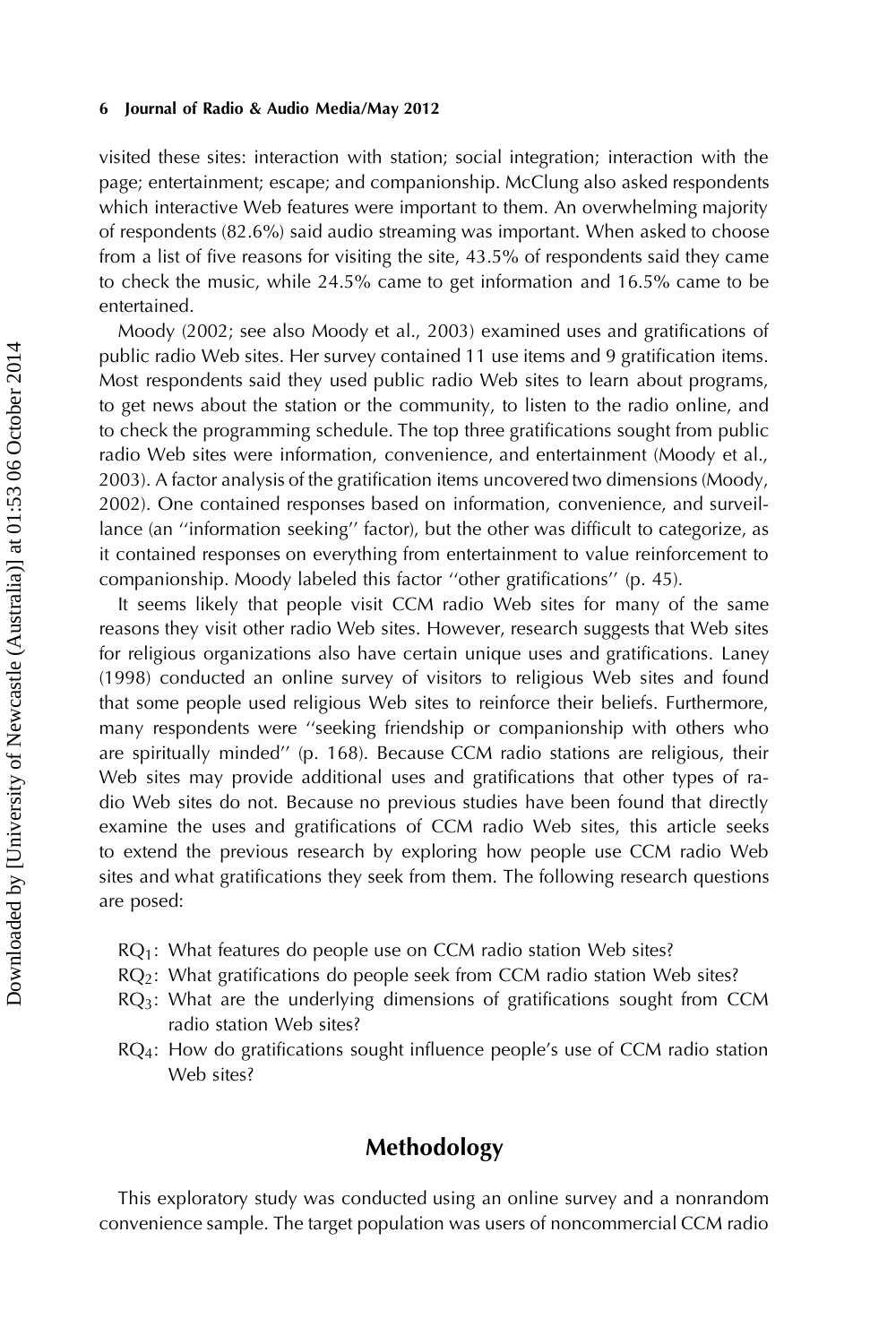#### Bentley/CONTEMPORARY CHRISTIAN RADIO WEB SITES 7

Web sites, so responses were solicited by posting links to the survey on nine noncommercial CCM radio Web sites from February 1, 2010, through February 28, 2010. The majority of these radio stations were identified through the Radio Research Consortium's list of top-rated noncommercial religious stations in the U.S. (''Spring 2009 eRanks,'' 2009; ''Spring 2009 Quarter,'' 2009). These stations were considered the most desirable participants because their ratings made them industry leaders. The two lists represented a total of 49 noncommercial radio stations that devoted a majority of their airtime to Contemporary Christian Music. All 49 stations were sent e-mail invitations to participate in the study. Thirteen stations showed interest, initially. These stations received follow up emails and telephone calls. However, only seven of these stations ultimately posted a link to the survey on their Web sites. Two more CCM stations, not on the Radio Research Consortium list, agreed to participate in the study. One of these stations was affiliated with another station that was already participating. The second station had a prior working relationship with the study author. The majority of stations were located in Midwestern cities ranging in population from several thousand to over one million. Two stations were located in the South and one was located in a medium-sized California city.

SurveyMonkey.com was used to create and host the Internet-based survey for this study. The survey instrument included 54 items, although not all were applicable to the present study. Most items, including six demographic items, were adapted from two previous studies (Moody, 2002; Woods, 1999). To address  $RQ_1$ , respondents were given a list of 18 features commonly found on CCM sites and asked to rate each one on a scale of 1 to 5 according to how often they used it (1 = never, 5 = all the time). The 18 features were identified by content analyzing the Web sites of the 13 CCM stations that originally indicated an interest in the study. Features appearing on a majority of those Web sites were included in the survey instrument. Eight of the features were similar to features included in Moody's (2002) study, so her survey items were used or modified whenever possible. However, new items were created for the other 10 features.

For  $RQ<sub>2</sub>$ , respondents were asked to rate their agreement to 13 gratification items on a scale of one to five  $(1 = strongly disagree, 5 = strongly agree)$ . Nine of these gratification items were taken directly from Moody (2002) and four gratification items were adapted from Woods (1999) to fit CCM radio Web sites instead of radio stations.

The survey was pre-tested to assess clarity and completion time. All respondents in the pre-test were able to finish the survey in less than 10 minutes.

The survey generated 433 responses over a 4-week period. However, 113 cases were deleted because the respondents indicated they were under 18 years old, or because of significant missing data. The final number of valid responses was 320. Although this was a self-selected convenience sample, it was determined that an online survey was the most logical way to reach the target population. Wimmer and Dominck (2000) have suggested that nonrandom convenience samples, while not generalizable, can be appropriate for exploratory research (p. 83).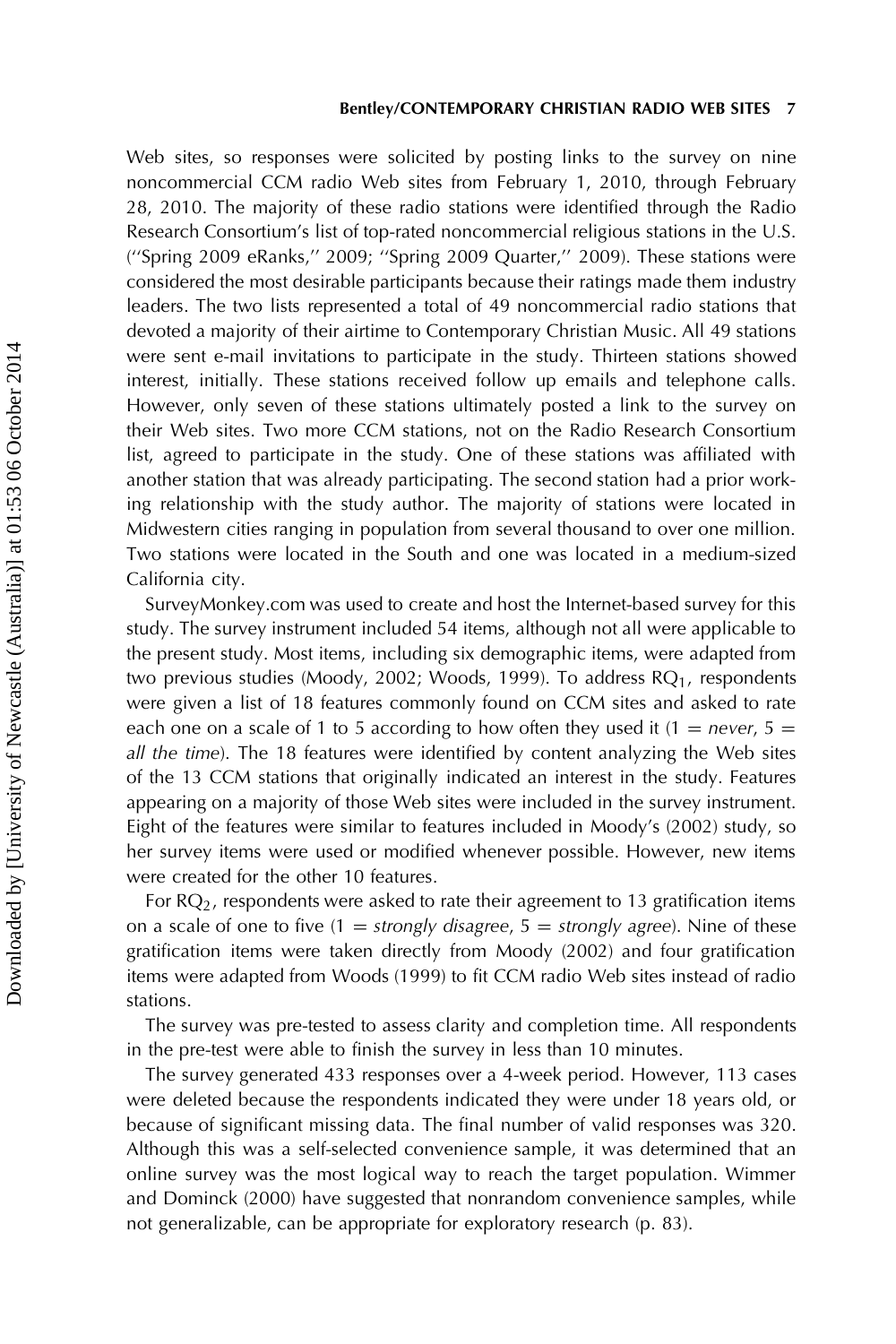# Results

Of the 320 valid survey responses, 206 (65%) were from women and 110 (35%) were from men. Most respondents were between 30 and 59 years old (73%,  $n =$ 231) with the single largest age group being 40–49 (26.5%,  $n = 84$ ). Respondents were generally well educated, with 84% ( $n = 268$ ) having at least some college. Although 27 people chose not to report their annual household income, those who did were almost evenly split between households earning less than \$50,000 per year (51%,  $n = 150$ ) and households earning more than \$50,000 per year (49%,  $n = 143$ ). The overwhelming majority of respondents attended church at least once per week (81%,  $n = 274$ ). Just over half (52%,  $n = 167$ ) reported listening to their local CCM station for 3 or more hours per day, and 78% ( $n = 257$ ) visited the station's Web site at least a few times a month.

The demographics of this respondent profile are fairly consistent with Arbitron's findings regarding CCM radio listeners (see Radio Today, 2010). However, the reported time spent listening and number of visits to station Web sites may suggest that respondents to this survey were especially loyal fans of CCM radio. All findings should be interpreted accordingly. The next four sections address each research question in turn.

### Research Question 1

The first research question asked what features people use on CCM radio station Web sites. As seen in Table 1, listening to the station online was the most used feature ( $M = 3.04$ ,  $SD = 1.388$ ), followed by five features related to information seeking: reading about concerts or events ( $M = 3.03$ ,  $SD = 1.032$ ); seeing what songs have recently played ( $M = 2.65$ ,  $SD = 1.232$ ); getting information about programs ( $M = 2.33$ ,  $SD = 1.065$ ); learning about on-air personalities ( $M = 2.29$ ,  $SD = 1.041$ ; and learning about contests ( $M = 2.15$ ,  $SD = 1.167$ ). Only the top two Web site features had mean scores above 3, indicating that they were used at least ''sometimes.'' Half of the items had means between 1 and 2, suggesting that they were used ''once or twice'' or ''never.''

#### Research Question 2

The second research question asked what gratifications people seek from CCM radio station Web sites. Mean scores for each gratification statement are reported in Table 2. Respondents indicated at least some agreement with 8 items, and disagreement with 5. The strongest agreement was with the statements, ''I appreciate the values, ideas, or attitudes I find on it''  $(M = 4.12, SD = 0.930)$ , "I use it to get information'' ( $M = 3.86$ ,  $SD = 0.926$ ), and "It helps me stay aware of what's going on'' ( $M = 3.74$ ,  $SD = 0.955$ ). An additional item asked respondents to choose which of the 13 statements was the most important reason they used the Web site.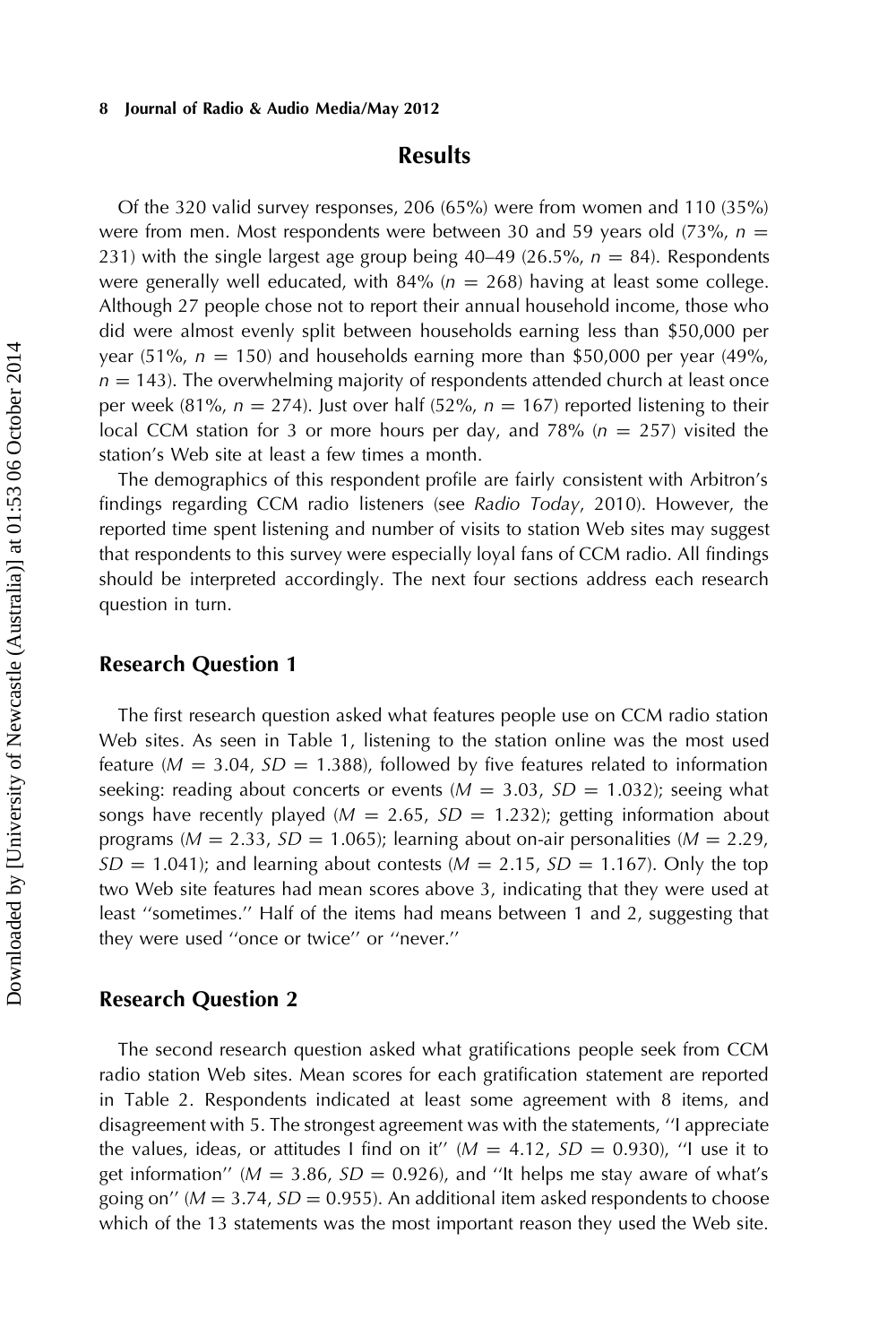| Web Site Feature                                         | $M^*$ | SD    |
|----------------------------------------------------------|-------|-------|
| Listen to the Station Online                             | 3.04  | 1.388 |
| Read About Concerts or Events                            | 3.03  | 1.032 |
| See What Songs Have Recently Played                      | 2.65  | 1.232 |
| Get Information About Programs                           | 2.33  | 1.065 |
| Learn About On-Air Personalities                         | 2.29  | 1.041 |
| Learn About a Contest                                    | 2.15  | 1.167 |
| Vote for Music you Like                                  | 2.09  | 1.298 |
| Pledge or Donate Money                                   | 2.06  | 1.130 |
| Find Photos, Audio, or Video Clips                       | 2.05  | 1.080 |
| Enter a Contest                                          | 1.98  | 1.106 |
| <b>Find Station Contact Information</b>                  | 1.97  | 1.004 |
| Learn About Underwriters                                 | 1.85  | 0.962 |
| Read About Station History, Facilities, or Coverage Area | 1.73  | 0.854 |
| Visit a Blog or Facebook Page                            | 1.73  | 1.118 |
| Share a Prayer Request                                   | 1.64  | 0.914 |
| Look for Local Church Information                        | 1.50  | 0.836 |
| Request a Song                                           | 1.43  | 0.836 |
| Tell the Station About Your Community Event              | 1.40  | 0.773 |

Table 1 Most Used Features on CCM Radio Web Sites

\*Note:  $1 =$  Never;  $5 =$  All the time.

The top answer was "I use it to get information" (26%,  $n = 84$ ), followed by "It helps me feel closer to God" (20%,  $n = 64$ ) and "I appreciate the values, ideas, or attitudes I find on it" (19%,  $n = 62$ ).

# Research Question 3

The third research questions asked what underlying dimensions there are in the gratifications people seek from CCM radio Web sites. Because this was an exploratory study, principal components analysis with Varimax rotation was performed to look for latent factors in the data. The sample size of 320 provided more than 24 cases per variable. A correlation matrix indicated numerous correlations of .30 or greater. All measures of sampling accuracy on the diagonals of the anti-image correlation matrix were greater than .50, and the Kaiser-Meyer-Olkin measure of sampling adequacy was a strong .905. Bartlett's test of sphericity was significant  $(p < .001)$ . The data were determined to be suitable for factor analysis.

According to Reinard (2006), standard criteria for defining factors is a minimum eigenvalue of 1.0, at least two primary loadings of .60 or greater, and no cross-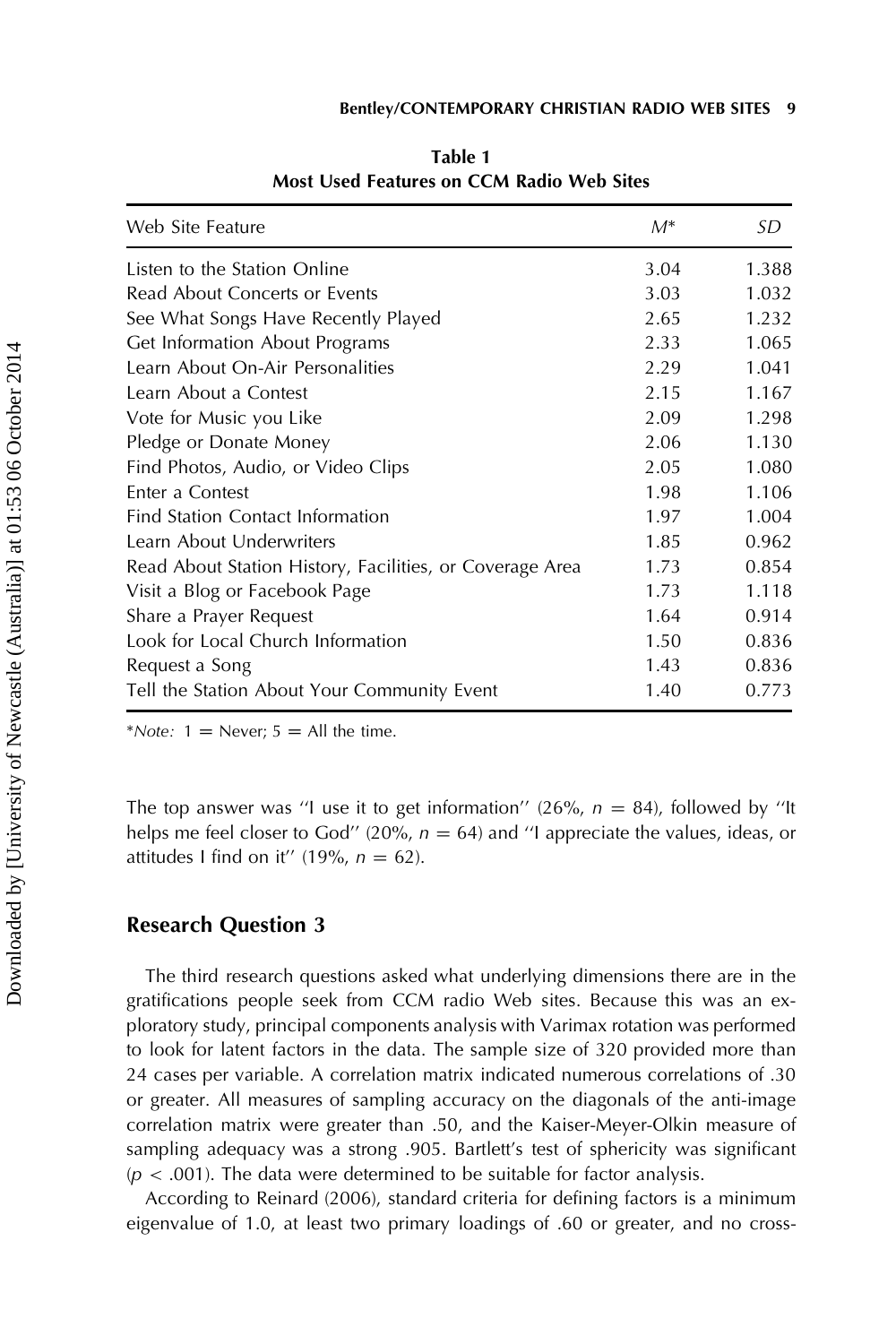| <b>Gratification Statement</b>                            | $M^*$ | SD    |
|-----------------------------------------------------------|-------|-------|
| I Appreciate the Values, Ideas, or Attitudes I Find on It | 4.12  | 0.930 |
| I Use it to Get Information                               | 3.86  | 0.926 |
| It Helps Me Stay Aware of What's Going On                 | 3.74  | 0.955 |
| It's Entertaining                                         | 3.70  | 1.030 |
| It's Convenient                                           | 3.65  | 0.986 |
| It Helps Me Feel Closer to God                            | 3.40  | 1.228 |
| I Use it Because It's not a Secular Web Site              | 3.31  | 1.204 |
| It Helps Me Relax                                         | 3.29  | 1.212 |
| It Helps Me Share the Gospel With Non-Christians          | 2.97  | 1.159 |
| I Use it to Feel Connected With People                    | 2.93  | 1.094 |
| It Helps Me Pass the Time                                 | 2.71  | 1.172 |
| It Helps Me Organize My Day                               | 2.62  | 1.038 |
| I Use It to Feel Religious                                | 2.21  | 1.134 |

Table 2 Gratifications Sought from CCM Radio Web Sites

\*Note:  $1 =$  Strongly disagree;  $5 =$  Strongly agree.

loadings of .40 or greater. Based on these criteria, four items had to be eliminated due to cross-loading. A two-factor solution emerged that accounted for 60.8% of the variance (see Table 3).

Factor 1 had an initial eigenvalue of 4.08. It accounted for 45.3% of the variance and Cronbach's alpha was .838. This factor was labeled ''lifestyle management''

| <b>Gratification Statements</b>                           | Factor 1 | Factor 2 |  |
|-----------------------------------------------------------|----------|----------|--|
| It Helps Me Pass the Time                                 | *.690    | .011     |  |
| I Use it to Feel Connected with People                    | *.798    | .316     |  |
| It Helps Me Share the Gospel with Non-Christians          | $*745$   | .381     |  |
| It Helps Me Organize my Day                               | $*775$   | .284     |  |
| I Use it to Feel Religious                                | $*$ .736 | .073     |  |
| I Use it to Get Information                               | $-.029$  | *.803    |  |
| It Helps Me Stay Aware of What's Going on                 | .290     | *.819    |  |
| It's Convenient                                           | .179     | $*619$   |  |
| I Appreciate the Values, Ideas, or Attitudes I Find on It | .261     | $*671$   |  |
|                                                           |          |          |  |

Table 3 Web Site Gratification Factors

Note: Extraction method: Principal Component Analysis. Rotation method: Varimax with Kaiser normalization.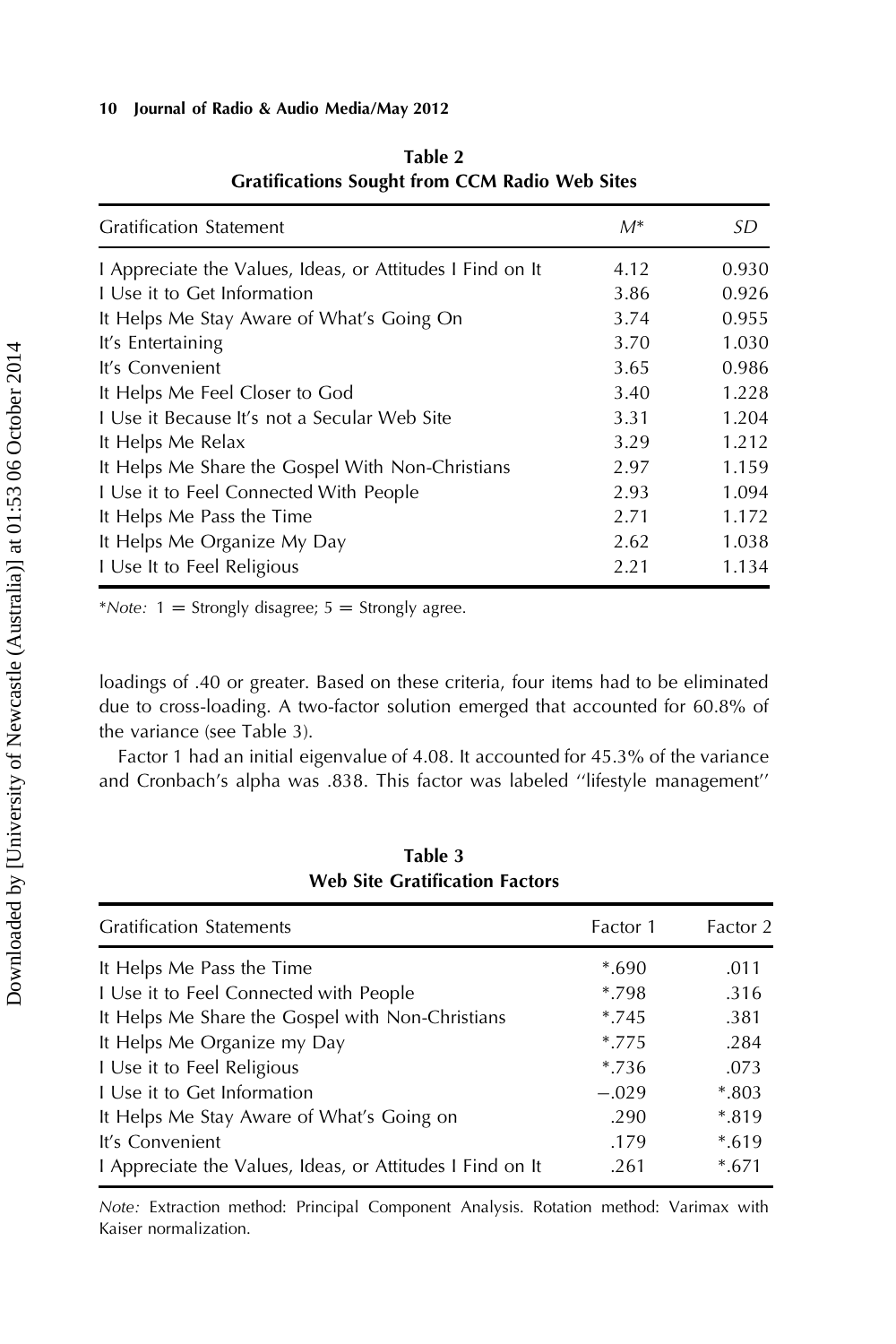because it resembled Woods' (1999) factor of the same name. Three items related to organizing one's life, and 2 items related to religion loaded onto this factor. The combined mean for the 5 items in Factor 1 was only 2.70 ( $SD = .875$ ), suggesting that respondents tended not to seek gratification from CCM radio Web sites.

Factor 2 had an initial eigenvalue of 1.39. It accounted for 15.49% of the variance. Cronbach's alpha was .743. Factor 2 was labeled ''information seeking.'' It contained three items that resembled Moody's (2002) ''information seeking'' factor, as well as one item about shared values, ideas, or attitudes. Not only did respondents think of CCM radio Web sites as convenient sources of information, but they also saw that information as consistent with their worldview. The combined mean for the four items in Factor 2 was 3.84 ( $SD = .727$ ). Overall, respondents agreed that this gratification factor was, indeed, a reason to use CCM radio Web sites. A more detailed discussion of these factors and their implications is offered in the discussion section.

## Research Question 4

The fourth research question asked how gratifications sought from CCM radio Web sites influence people's use of those sites. To examine how gratifications related to Web site visits, the gratification factors of lifestyle management and information seeking, as well as the four gratification items that did not load onto either factor, were regressed on frequency of Web site visits. The model was not significant.

Next, the two gratification dimensions and the four additional gratification statements were regressed onto the most commonly used Web site features: listening online; community events; recently played song information; and program information. As reported in Table 4, lifestyle management (Factor 1) was a negative predictor of listening online, while the relaxation gratification was a positive predictor. Respondents who visit station Web sites for information seeking (Factor 2) were more likely to access information about concerts and community events, as well as programming information. Accessing information about recently played songs was positively predicted by the entertainment and relaxation gratifications, but negatively predicted by the desire to avoid secular media. Overall, most relationships were weak, except for the relationship between information seeking and community events.

# **Discussion**

This exploratory study attempted to identify uses and gratifications that motivate people to visit CCM radio station Web sites. The data revealed that audio streaming was the most used Web site feature. The next five most commonly used features were all related to information seeking. This finding matches previous studies show-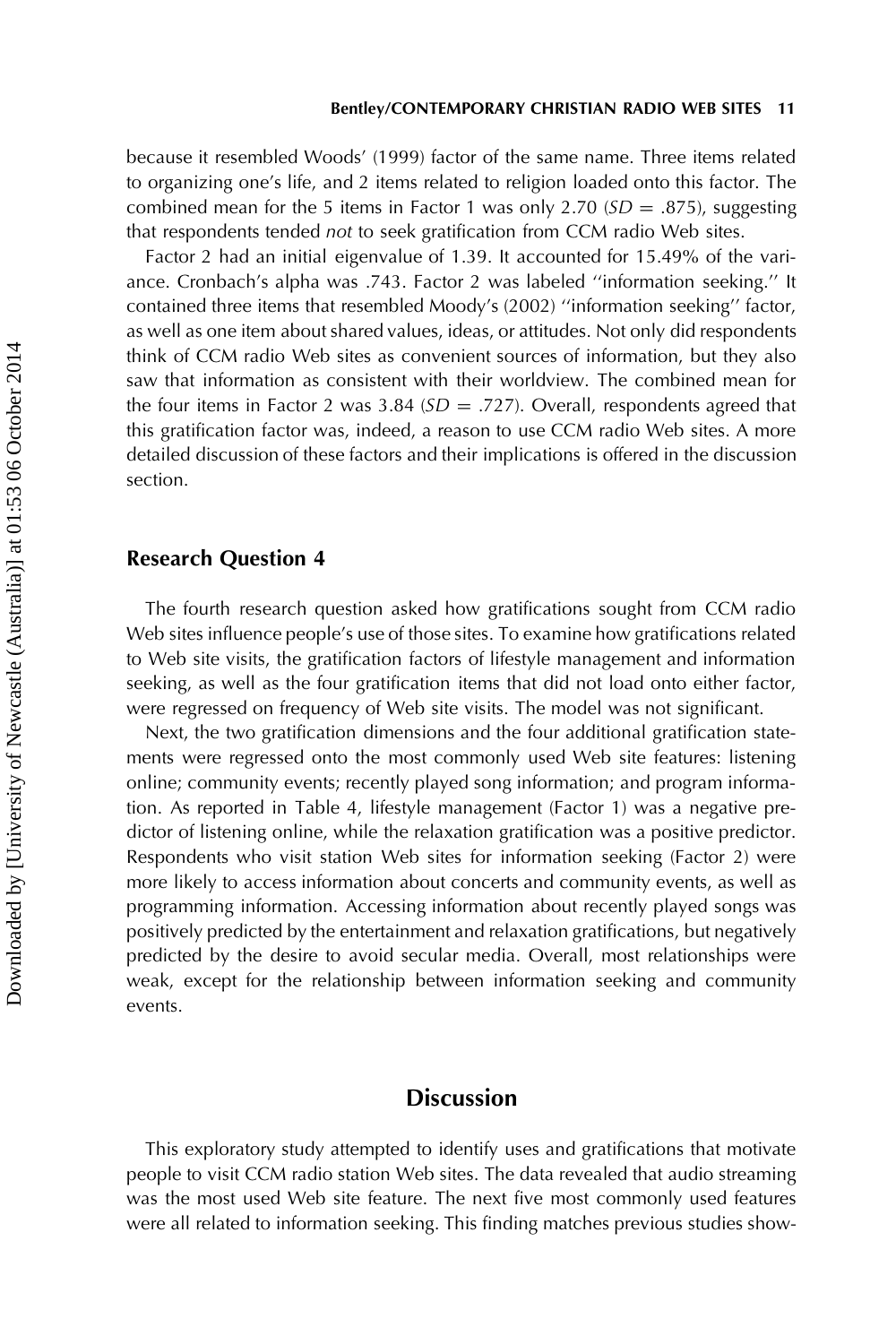| Gradulcation ractors Regressed on ved site readire Ose |                  |                     |                               |                  |  |
|--------------------------------------------------------|------------------|---------------------|-------------------------------|------------------|--|
| <b>Gratifications</b>                                  | Listen<br>Online | Community<br>Events | Recently Played<br>Song Info. | Program<br>Info. |  |
| Lifestyle Management                                   | $-.248**$        |                     |                               |                  |  |
| Information Seeking                                    |                  | $.424***$           |                               | $.291***$        |  |
| It's Entertaining                                      |                  |                     | $.163*$                       |                  |  |
| It's Not Secular                                       |                  |                     |                               | $-.175*$         |  |
| It Helps me Relax                                      | $.223**$         |                     | $.190*$                       |                  |  |
| $R^2 =$                                                | .059             | .406                | .078                          | .087             |  |
| $F =$                                                  | $3.148**$        | 9.850***            | 4.190***                      | $4.682***$       |  |

| Table 4                                                        |
|----------------------------------------------------------------|
| <b>Gratification Factors Regressed on Web Site Feature Use</b> |

Note: \*p < .05; \*\*p < .01; \*\*\*p < .001. The gratification "It helps me feel closer to God" was not a significant predictor in any model and is excluded from the table. Only significant Betas are reported.

ing that people rely on the Internet for information (e.g., Charney, 1996; Eighmey, 1997; King, 1998; Korgaonkar & Wolin, 1999; Lin, 1999).

Two underlying factors were identified that describe gratifications associated with CCM radio Web sites. The lifestyle management factor in this study seems to match Woods' (1999) factor of the same name. Woods reported that three ''time management,'' three ''religiosity,'' two ''habit'' and one ''emotional management'' items loaded highly on his factor (p. 236). Similarly, the lifestyle management factor in this study had loadings from "It helps me pass the time," "I use it to feel religious," ''It helps me share the Gospel with non-Christians,'' ''I use it to feel connected with people,'' and ''It helps me organize my day.'' These items suggest that survey respondents saw a connection between managing their time, their relationships, and their spiritual self-expression. Although the statement, ''It helps me organize my day'' seems more like an information seeking gratification, previous research has found that radio "brackets the day" by helping people feel energized in the morning and relaxed in the evening (Mendelsohn, 1964, p. 242). Some people use news and weather information in the morning to feel more comfortable about what to expect that day. Perhaps respondents interpreted the item this way.

Both Woods' study and the present study found relatively low agreement with these items and the underlying factor. Respondents seemed to indicate that lifestyle management was not an important reason for them to use CCM radio or CCM radio Web sites.

The ''information seeking'' factor that was identified in this study was also found by Moody (2002) in her study of public radio Web sites. However, in this study an additional item related to values, ideas, and attitudes also loaded onto the factor. Laney (1998) noted that belief reinforcement was a gratification associated with some religious Web sites. In this case, it may be that CCM radio Web site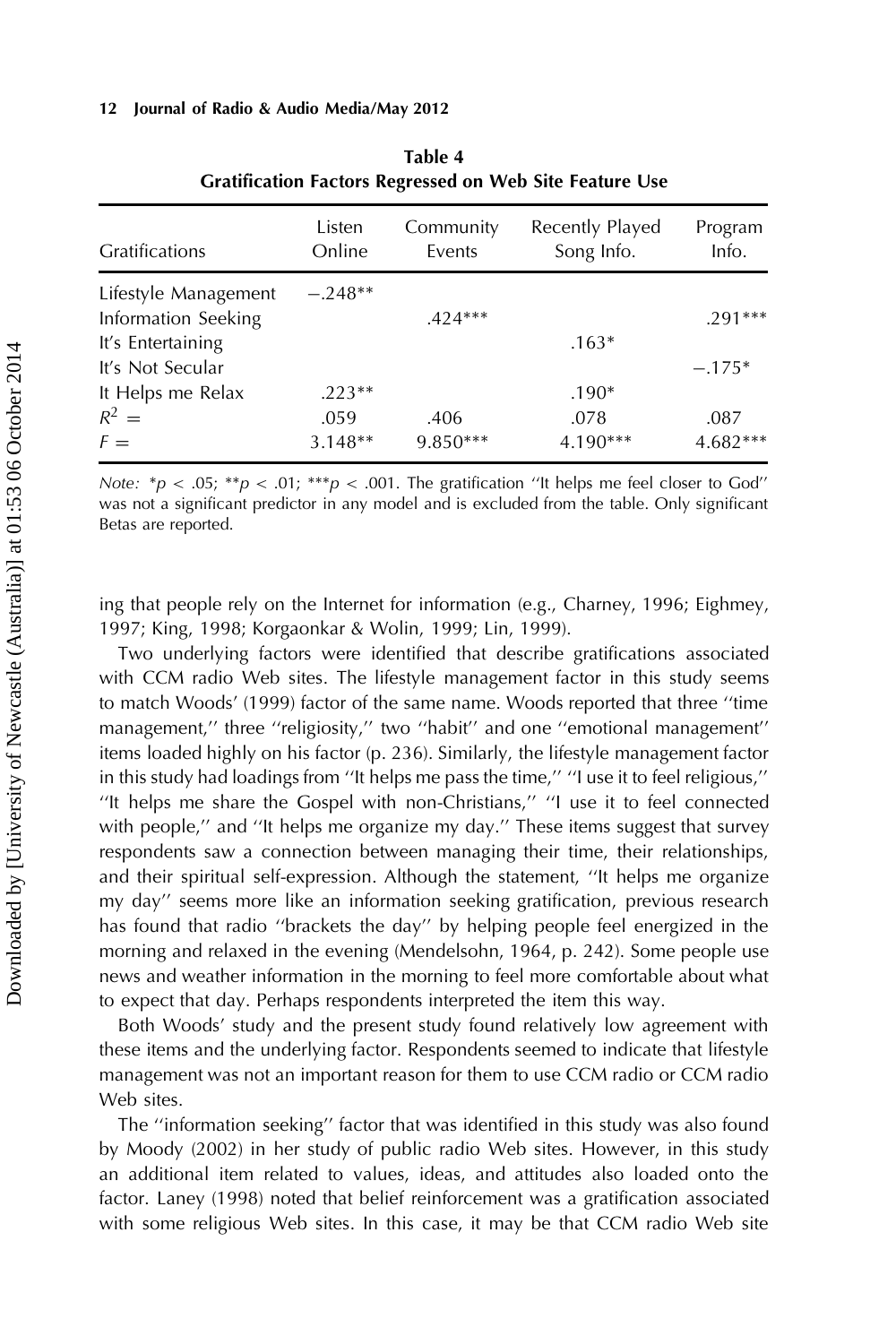users want more than mere information. They want information that reinforces their spiritual worldview. As mentioned above, the Internet is widely used as a source of convenient information. This factor is consistent with that research, but adds a religious element to it.

Related to this finding is the interesting fact that religious items did not load onto their own gratification factor. Instead, two religious items loaded onto the first factor, and one item related to values loaded onto the second factor. It appears that the religious uses and gratifications of CCM radio Web sites are not distinct from other uses and gratifications. Rather, religion appears to shape and influence the way audience members think about those other uses and gratifications.

## Practical Implications

This study found that the main uses for CCM radio Web sites were listening online and seeking information. By providing a live audio stream online, radio stations make themselves available to people who cannot listen over the air for some reason. Certain listeners may live or work in areas where the broadcast signal is weak (or does not reach, at all). Others may not even have a traditional AM/FM radio (e.g., at their offices). Furthermore, by providing easily accessible information about upcoming events, songs, programs, and on-air personalities, station Web sites can supplement the information listeners hear over the air. For example, listeners may hear about a concert on the radio, but forget the time, location, or ticket information. Because information on a Web site is more permanent than live comments by an announcer or prerecorded spots, a station's Web site may be the best medium for sharing this kind of specific information. This characteristic of the Internet may be why so many uses and gratification studies have found information seeking to be a motivator for going online.

This study has also demonstrated that different gratifications sought from a Web site are related to using different features on that site. People who come to a Web site seeking information can be expected to behave somewhat differently from people who are seeking to relax or find entertainment. Radio stations that want to increase traffic to their sites need to understand what users want and design their sites accordingly. Unfortunately, while this study did identify gratifications that predict usage of certain Web site features, it did not find any gratifications that predicted respondents' overall number of visits to a CCM radio Web site. Future research should continue to search for these predictors.

# Limitations and Directions for Future Research

It cannot be overemphasized that this is an exploratory study using a nonrandom sample. These results are intended to provide a basis for future research. They cannot be generalized to a broader population.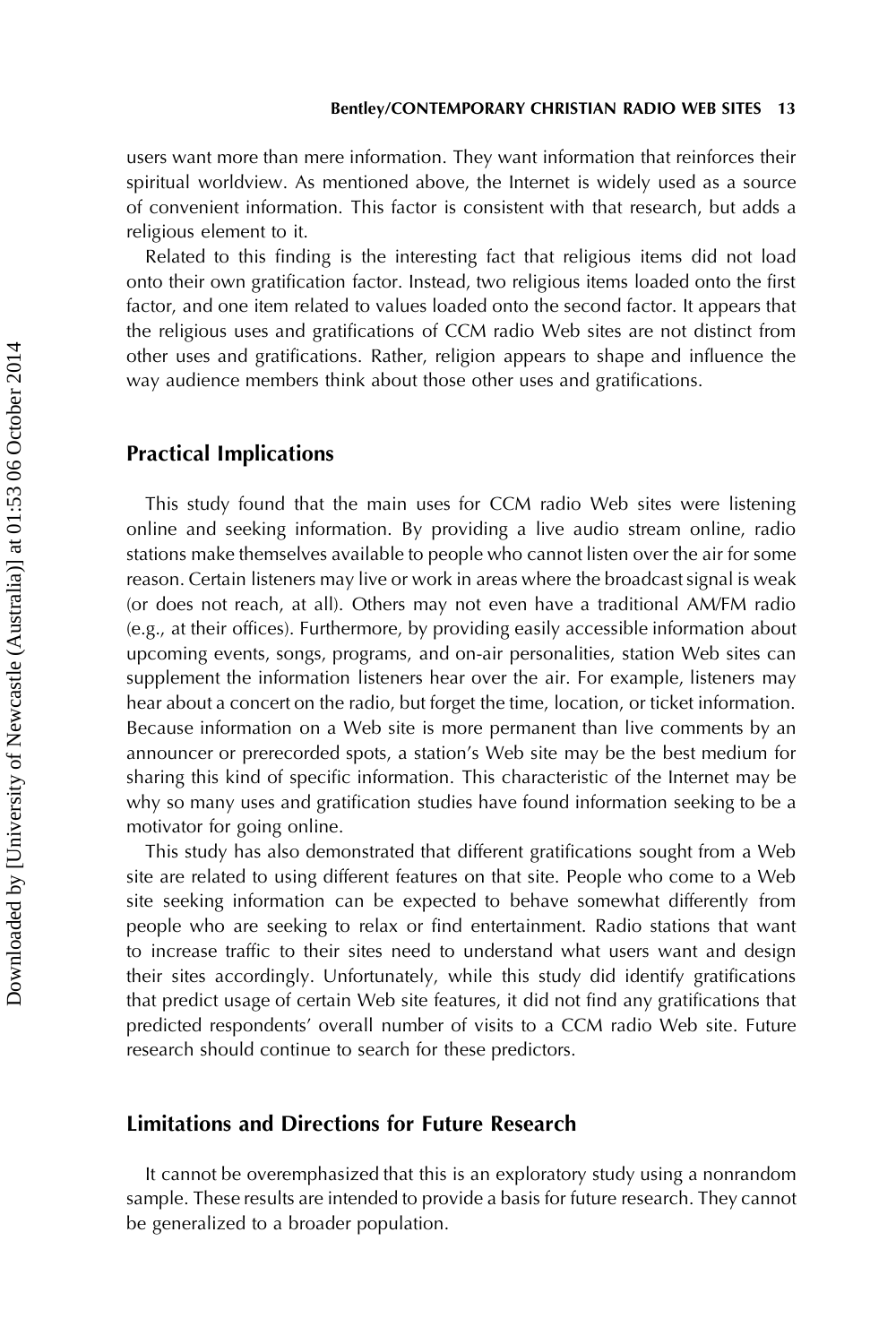Other limitations stem from the fact that data were collected online. Evans and Mathur (2005) noted that Internet research often has poor response rates because it is impersonal, instructions may be unclear, and potential respondents may have privacy or security concerns. Furthermore, because an online survey was used to collect data for this study, responses were not verifiable. One assumes that most participants answered the survey questions as honestly as possible. However, respondents were asked to self-report their Web site usage and those data could be biased by respondents' perceptions or memories.

Given these limitations, there is obviously much more room for further research in this area. A replication of this study, using a truly random sample, and including more radio stations, would produce more useful data. Furthermore, qualitative questions might capture dimensions of CCM radio Web site use that this study missed. It would also be interesting to develop a longer inventory of gratification items than this study employed. The survey items used here were adapted from Moody (2002) and Woods (1999). However, more items might produce more factor loadings and provide a clearer picture of the underlying dimensions of CCM radio Web site gratifications.

Given that this study relied on participant recall via survey responses, there is room for more precise measurement of CCM radio Web site user behavior. A study that used software to track how often people visited a Web site and used various features would generate more reliable data. Such a study could also examine how accurately participants recalled their own Web site usage.

# Conclusion

This study has been one of the first to examine the uses and gratifications associated with CCM radio station Web sites. It has found a similarity between CCM radio Web sites and public radio Web sites in the ''information seeking'' gratification. It has also found a similarity between CCM radio Web sites and CCM radio stations in the ''lifestyle management'' gratification. Furthermore, this study has also provided evidence that the different gratifications sought from Web sites are related to different ways of using these sites. Hopefully, these finding will serve as a basis for further study in this area.

# References

- Berelson, B. (1954). What "missing the newspaper" means. In W. Schramm (Ed.), The process and effects of mass communication (pp. 36–47). Urbana, IL: University of Illinois.
- Charney, T. R. (1996). Uses and gratifications of the internet. Masters Abstracts International, 35(03), 612. (UMI No. 1383342)
- Creasman, P. A. (1996, April). Sanctified entertainment: Contemporary Christian music radio. Religious Broadcasting, 26–30.
- Donovan, K. P. (2009, January 2). Christian contemporary radio stations continue steady growth. The Christian Post. Retrieved October 7, 2009 from http://www.christianpost.com/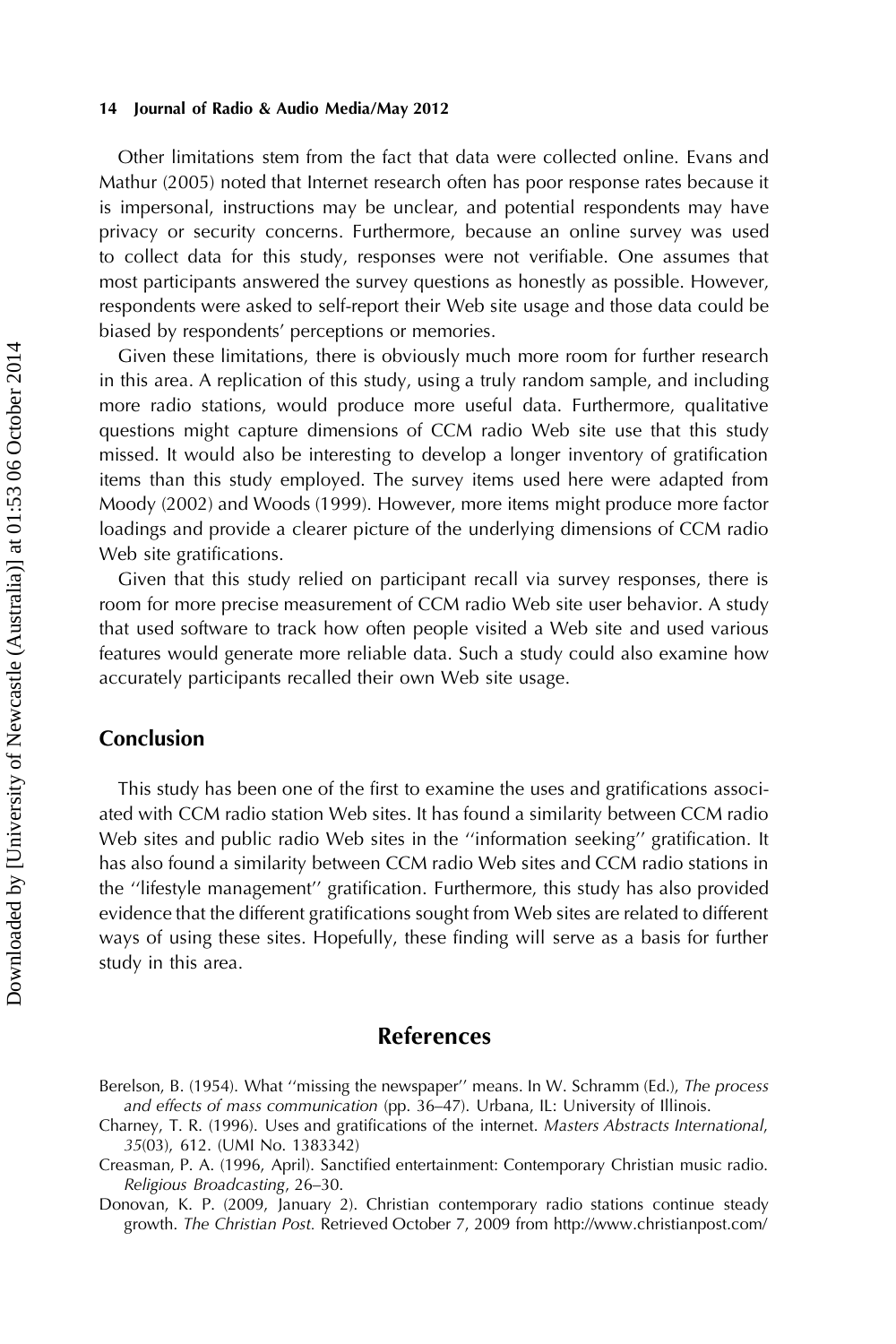article/20090102/christian-contemporary-radio-stations-continue-steady-growth/index. html.

- Eighmey, J. (1997). Profiling user responses to commercial Web sites. Journal of Advertising Research, 37(3), 59–66.
- Evans, J. R., & Mathur, A. (2005). The value of online surveys. Internet Research, 15(2), 195– 219.
- Federal Communications Commission. (2008, July). The public and broadcasting: How to get the most service from your local station. (Report prepared by The Media Bureau, Federal Communications Commission). Washington, DC. Retrieved July 15, 2011 from http://www. fcc.gov/mb/audio/decdoc/public\_and\_broadcasting.pdf
- Greer, C., & Phipps, T. (2003). Noncommercial religious radio stations and the Web. Journal of Radio Studies, 10(1), 17–31.
- Herzog, H. (1954). Motivations and gratifications of daily serial listeners. In W. Schramm (Ed.), The process and effects of mass communication (pp. 50–55). Urbana, IL: University of Illinois.
- Hooper, B. K. (2004). Holy rock 'n' rollers: College students and contemporary Christian music. Southwestern Mass Communication Journal, 19(2), 1–13.
- Inside Radio Format Counts. (2010). Monthly chart of format counts reported by M Street Corp and Inside Radio December 2009–December 2010. Retrieved January 26, 2011 from http://ftp.media.radcity.net/ZMST/insideradio/TOTALFormats.html.
- Katz, E. (1959). Mass communication research and the study of popular culture: An editorial note on a possible future for this journal. Studies in Public Communication, 2, 1–6.
- Katz, E., Blumler, J. G., & Gurevitch, M. (1974). Utilization of mass communication by the individual. In J. G. Blumler & E. Katz (Eds.), The uses of mass communications (pp. 19– 31). Beverly Hills, CA: Sage.
- Kelly, B. (2003). Christian radio: Not just a ''niche format'' anymore. Retrieved October 5, 2009 from http://arbitron.com/downloads/christianradio.pdf.
- King, R. E. (1998). The uses and gratifications of the World Wide Web: An audience analysis for local television broadcasters. Dissertation Abstracts International, 60(03), 579A. (UMI No. 9923298)
- Korgaonkar, P. K., & Wolin, L. D. (1999). A multivariate analysis of Web usage. Journal of Advertising Research, 39(2), 53–68.
- Laney, M. J. (1998). Mediated religion: Motivations for religious Web site usage. Dissertation Abstracts International, 60(07), 2274A. (UMI No. 9936278)
- Lin, C. A. (1999). Online-service adoption likelihood. Journal of Advertising Research, 39(2), 79–89.
- Lochte, R. (2007). Contemporary Christian radio in the United States. The Radio Journal-International Studies in Broadcast and Audio Media, 5(2/3), 113–128.
- McClung, S. R. (1999). Uses of college radio station Web sites: an exploratory study. Dissertation Abstracts International, 61(01), 16A. (UMI No. 9959298)
- McQuail, D., Blumler, J. G., & Brown, J. R. (1972/2000). The television audience: a revised perspective. In P. Marris & S. Thornham (Eds.), Media studies: A reader (2nd ed.), (pp. 19– 31). New York: New York University Press.
- Mendelsohn, H. (1964). Listening to the radio. In L. A. Dexter & D. M. White (Eds.), People, society, and mass communications (pp. 239–249). New York, NY: Free Press.
- Moody, S.A. (2002). Public radio on the Web: A uses and gratifications analysis. Masters Abstracts International, 41(03), 647. (UMI No. 1411385)
- Moody, A., Greer, J., & Linn, T. (2003). Public radio station Web sites and their users. Journal of Radio Studies, 10(2), 255–261.
- Murphy, R. E. (1998). Determining the value of radio station Web sites: An exploratory study. Dissertation Abstracts International, 60(03), 580A. (UMI No. 9923309)
- Potter, R. F. (2002). Give the people what they want: A content analysis of FM radio station home pages. Journal of Broadcasting & Electronic Media, 46(3), 369–384.
- Radio Today (2009). Retrieved July 15, 2011 from http://www.arbitron.com/downloads/Radio Today\_2009.pdf.